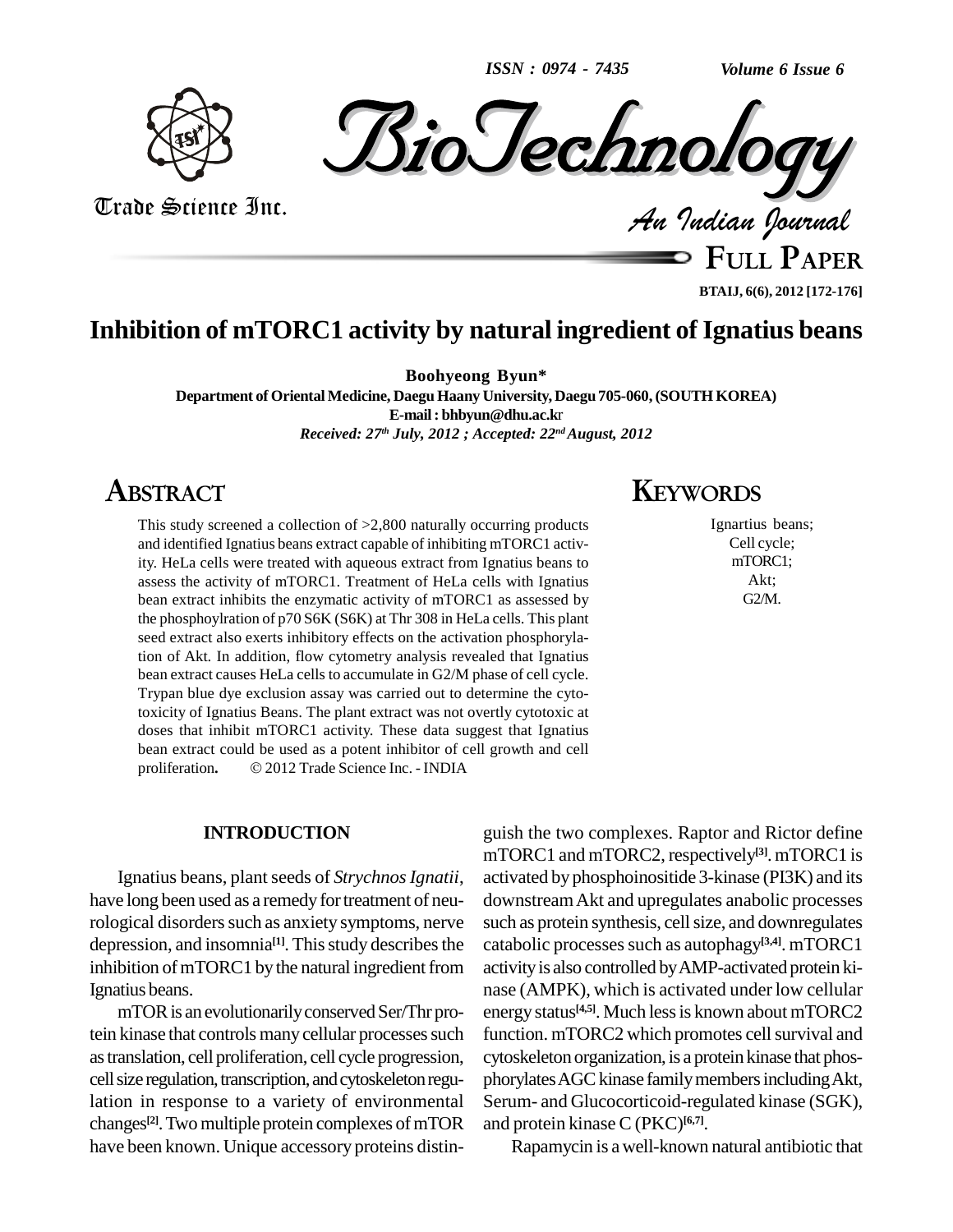acts as a specific allosteric inhibitor of mTORC1 protein kinase<sup>[8]</sup>. The ability of rapamycin to suppress Wha mTORC1 has suggested that rapamycin and its analogs could serve as a potential therapeutic agents for human diseases associated with the dysregulation of mTORC1 signaling<sup>[9]</sup>. Although rapamycin effectively  $\Lambda_{\text{mally}}$ inhibits cell proliferation and angiogenesis by inhibiting mTORC1 in some human tumors<sup>[10.11]</sup>. rapamycin has crucial disadvantage as an anti-cancer drug. This has been majorly attributable to the presence of negative feedback loop by which inactivated mTORC1 activates PI3K/Akt pathway, resulting in the activation of cell survival pathway **[12-14]**.

In search of naturally occurring plant products that can inhibit mTORC1 activity, a large collection of >2,800 naturally occurring products was screened. This study has found that an aqueous extract from Ignatius beans inhibits mTORC1 activity as well as PI3K/Akt path way resulting the accumulation of cell cycle at G2 to M phase in cultured human HeLa cells.

#### **EXPERIMENTAL**

#### **Cell culture and reagents**

HeLa cells were maintained in Dulbecco's modified Eagle's medium supplemented with 10% fetal bovine serum (Gibco, Grand Island, NY, USA) in a hu midified atmosphere of 5%  $CO$ , at 37!. Antibody for tubulin was purchased from Sigma (St. Louis, MO, USA). Mouse monoclonal antibody for S6K was from SantaCruz (SantaCruz,CA, USA).Antibodyagainst phosphorylated S6K at Thr 389 was from Cell Signaling (Boston, MA, USA). Rabbit antibodies for phosphorylatedAkt atThr 308 and Ser 473 were also from CellSignaling.

### **Preparation of aqueous extract from Ignatius beans**

Beans of *Strychnos Ignatii* were obtained from Natural Medicine Research Center of Korea Institute of Bioscience and Biotechnology, Daejeon, South Korea. The plant seeds were identified by a botanist from the herbarium of Daegu Haany University. Ignatius beans (600g) were pulverized, washed with water three times. The fresh portion was collected and dried at  $40$  ! in a hot air oven. The plant material was homogenized in 4 Lof hot boiling water for 2 h.After filtration through Whatman No. 1 paper, the filtrate was lyophilized. The lyophilized aqueous extractwas used to evaluate its effects onmTORC1 activity, cell cycle progression, and cell viability.

#### **Analysis of mTORC1 signal pathway**

Effect of Ignatius bean extract on mTORC1 activity in cultured HeLa cells was determined bymonitoring the phosphorylation of S6K, one of prominent mTORC1 substrates, byWestern blot analysis using anti-phospho-S6K antibody. Activation of Akt in HeLa cells was assessed evaluating the phosphorylation at Thr 308 byWestern blotting using antibody directed against the phosphorylatedAkt.

#### **Cell cycle analysis**

HeLa cells were treated with Ignatius bean extract  $(50-100 \,\mu\text{g/ml})$  for 24 h, fixed with ice-cold 70% ethanol, and incubated on ice for 30 min. Fixed cells were then treated with RNaseI and stained with propidium iodide. DNA contents of cells were measured by flow cytometry **[15]**.

#### **Western blotting**

Levels of S6K,Akt, and their phosphorylated proteins in HeLa cells treated with concentrations of Ignatius bean extract were assayed by Western blotting. Cellular proteins were resolved on a 10% acrylamide gel. Resolved proteins were subjected to electroblotting onto nitrocellulose membrane, blocked with  $5\%$  (w/v) skim milk, and incubated with respective antibody.

#### **Cell viability assay**

Viability of HeLa cells after treatment with Ignatius bean was determined by Trypan blue dye exclusion method as described **[16]**.

#### **RESULTS & DISCUSSION**

## BioTechnologyBioTechnology**Inhibition ofmTORC1 by an aqueous extractfrom Ignatius beans**

binding proteins (4E-BPs)<sup>[17]</sup>. are predominant sub-S6 Kinases (S6K1 and S6K2) as well as eIF4E strates of mTORC1. The ability of Ignatius bean extract to inhibit mTORC1 was assessed by examining the phosphorylation of S6K1 in HeLa cells treated with

*Indian Journal*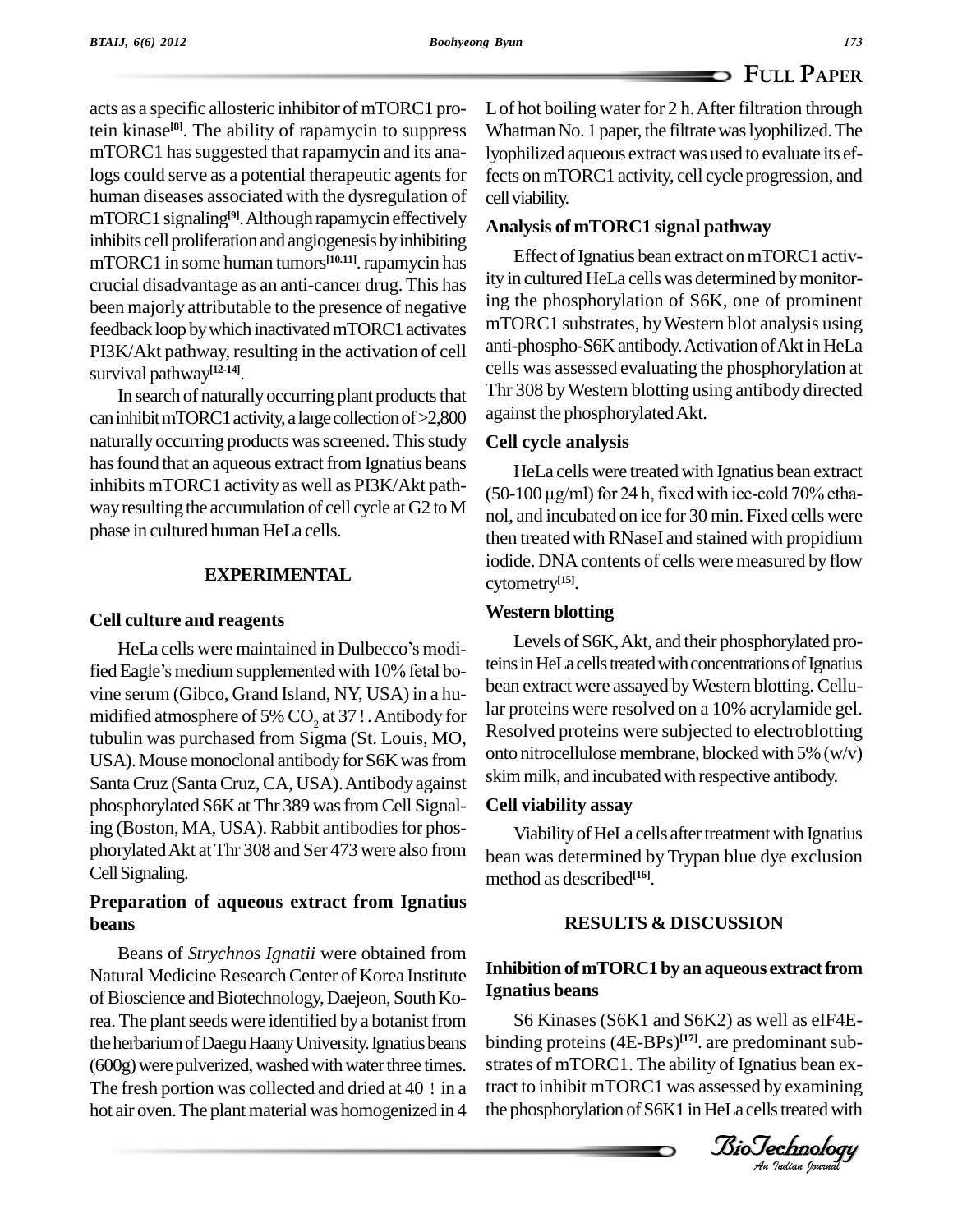**FULL PAPER**



#### **Post-incubation**

**Figure 1 :Ignatius bean extractinhibits mTORC1 activity in HeLa cells. (A) HeLa cells(10 <sup>6</sup>) were treated with Ignatius bean extract (5, 10, 50, or <sup>100</sup> µg/ml) or rapamycin (100 nM) for 24 h.Western blot analysis was performed by using antibody against phosphorylated S6K to examine the phos phorylation of S6K as a measure of mTORC1 activity. (B)** antibody against phosphorylated S6K to examine the phos-<br>phorylation of S6K as a measure of mTORC1 activity. (B)<br>HeLa cells were treated with 100 µg/ml Ignatius bean ex**tract for the indicated amount of time. Cells were examined for the phosphorylation of S6K at Thr 389. (C) HeLa cells were treated with <sup>100</sup> µg/mlIgnatius bean extract for the indicated amount of time. Western blot analysis was performed to examine the phosphorylation ofAkt atThr 308.**

Formed to examine the phosphorylation of Akt at Thr 308. By Try<br>various concentrations of Ignatius bean extract. The *Anexa* various concentrations of Ignatius bean extract. The activity of mTORC1 was inhibited by Ignatius bean activit extract at a high concentration of 100 μg/ml (Figure activity of mTORC1 wasinhibited by Ignatius bean 1A). Time dependent analysis of the effect of Ignatius bean extract revealed that mTORC1 activity was inhibited in 24 h after the treatment of cells with  $100 \mu g$ /

*BioTechnology*<br>*An Indian Journal* 

ml Ignatius bean extract (Figure 1B). Akt, which is also called as PKB, is a serine/threonine kinase known to be activated by phosphorylation. Akt is phosphorylated by 3-phosphoinositide-dependent protein kinase 1 (PDK1) and mTORC2 at Thr 308 and Ser 473, re spectively. Activated Akt activates mTORC1 by inhibiting TSC1/2, a negative regulator complex of mTORC1<sup>[3]</sup>. Treatment of Ignatius bean extract reduced cellular levels of phosphorylated Akt at Thr 308 in HeLa cells (Figure 1C). This result suggests that the natural ingredient of Ignatius beans may directly inhibit mTORC1 activity or indirectly influence mTORC1 activity through the inhibition of Akt signaling. The inhibition ofAkt phosphorylation atThr308 strongly denies the involvement of negative feedback effect by PI3K/ Akt pathway in cells treated with Ignatius bean extract.

## **Cell cycle arrest at G2/M phase by Ignatius bean extract**

mTOR signaling complex integrates signals from growth factors and nutrient availability to control cell growth and cell division. These cellular events require the accumulation of cell cycle-associated proteins **[15,18]**. There are studies demonstrating a link between mTORC1 signaling and control of mitotic kinases. For example, mTORC1 signaling is required for G1/S progression via translational regulation of cyclins and  $p21/$ p27. mTORC1 function is also known to be involved in G2/M progression through the regulation of cellular levels of Cdc2 and Cyclin B<sup>[19]</sup>. Our data analyzing the distribution of cells in different phases of cell cycle by flow cytometry illustrate that the treatment with Ignatius bean extract results in an accumulation of G2/M phase of cell cycle in HeLa cellsin a dose- and time-depen dent manners (Figure 2).

#### **Cytotoxicity of Ignatius beans**

The cytotoxic activity of the ingredient of Ignatius beans that inhibit mTORC1 activity was evaluated in HeLa cells byTrypanbluedyeexclusionmethod **[16]**.Theplantextract was not overtly toxic at doses that can inhibit mTORC1 activityandarrest cell cycleprogression (TABLE1).

#### **ACKNOWLEDGEMENTS**

This study was funded in part by the grant from Kirin Faculty Grant from Daegu Haany University.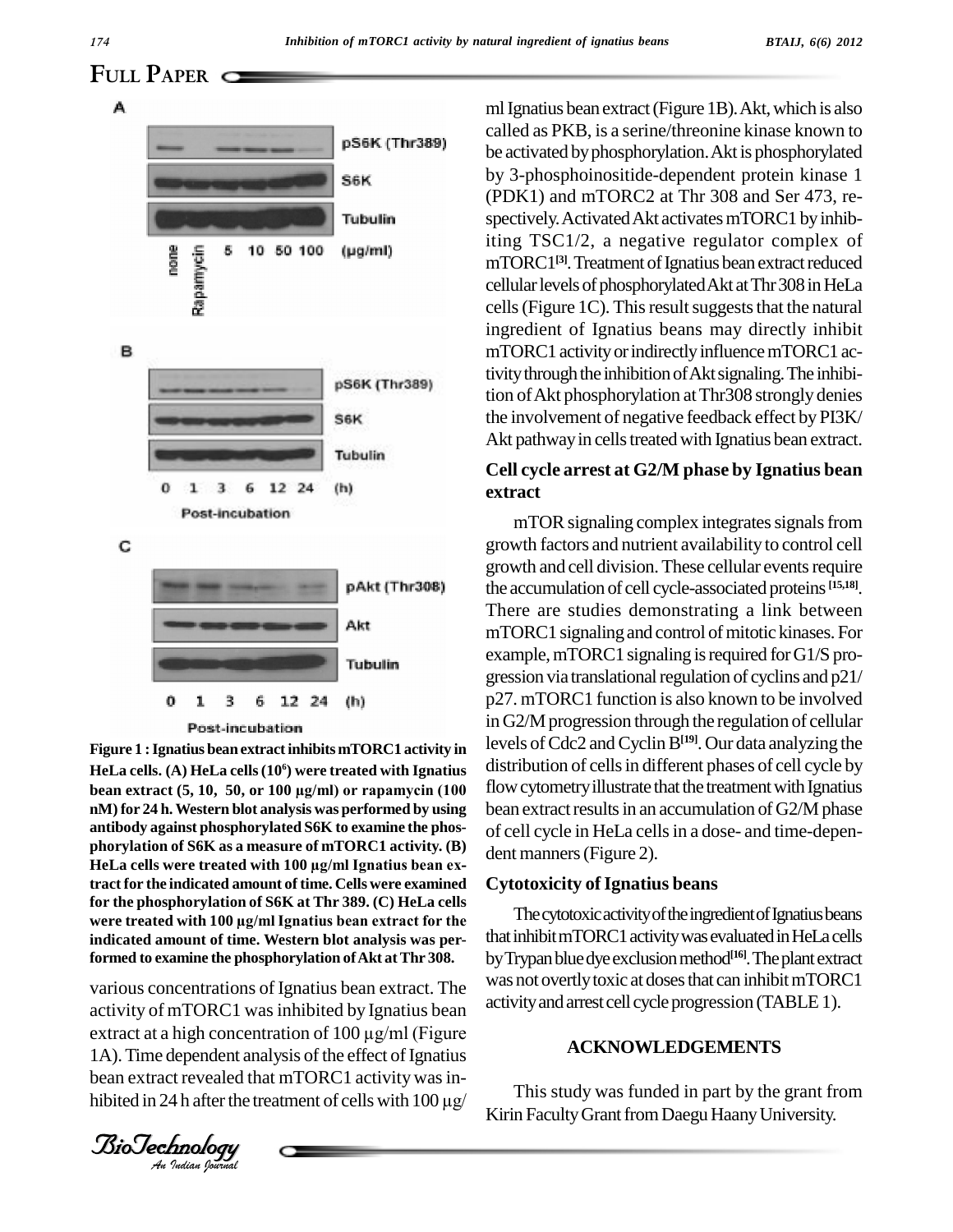

100 pg/ml for 24 h 15.25 52.10<br>Figure 2 : Cell cycle analysis of HeLa cells treated with Ignatius bean extract. HeLa cells were treated with 50 or 100 µg/ml Ignatius bean extract for 24 h. Cells were fixed with 70% ethanol and stained with propidium iodide (PI). Cell cycle was **analyzed by flow cytometry. Percentages of G1 and G2/M phases of cell cycle were shown.**

**Values represent means**  $\pm SD$  **(** $n \geq 3$  **experiments). TABLE 1 : Effect of Ignatius bean extract on viability of HeLa cells. The cytotoxicity of Ingatius bean extract was evaluated in HeLa cells by Trypan blue dye exclusion method [16]. HeLa cells were treated with various concentrations of Ignatius bean extract for 24 h. Cells were har vested and stained with 0.4% trypan blue and counted for stained and unstained cells using hematocytometer. Per- Values represent means ±SD (n <sup>3</sup> experiments). centages of unstained cells (viable cells) were presented.**

| Treatment (µg/ml) | Viable cells $(\% )$ |
|-------------------|----------------------|
| control           | 100.0                |
| 10                | $82.5 \pm 9.8$       |
| 25                | $85.1 \pm 8.0$       |
| 50                | $87.0 \pm 1.2$       |
| 75                | $90.1 \pm 5.4$       |
| 100               | $83.3 \pm 1.0$       |

#### **REFERENCES**

- **[1]** P.Bellavite, P.Magnani, M.Marzotto, A.Conforti; Homeopathy, **98**, 208 **(2009)**.
- **[2]** R.Zoncu, A.Efeyan, D.M.Sabatini; Nat Rev Mol

cell Biol., **12**, 21 **(2010)**.

- **[3]** P.T.Bhaskar, N.Hay; Dev cell, **12**, 487 **(2007)**.
- **[4]** D.D.Sarbassov, S.M.Ali, D.M.Sabatini; Curr Opin cell biol., **17**, 596 **(2005)**.
- **[5]** X.Long, Y.Lin, S.Ortiz-Vega, K.Yonezawa, J.Avruch; Curr biol., **15**, 702 **(2005)**.
- **[6]** T.Ikenoue, K.Inoki, Q.Yang, X.Zhou, K.L.Guan; J EMOB, **27**, 1919 **(2008)**.
- **[7]** D.D.Sarbassov, D.A.Guertin, S.M.Ali, D.M.Sabatini; Science, **307**, 1098 **(2005b)**.
- **[8]** R.J.Dowling, I.Topisirovic, B.D.Fonseca, N.Sonen berg; Biochim Biophys Acta, **1804**, 433 **(2010)**.
- **[9]** S.Faivre, G.Kroemer, E.Raymond, Nat Rev Drug Discov, **5**, 671 **(2006)**.
- **[10]** A.Kapoor, R.A.Figlin; Cancer, **115**, 3618 **(2009)**.
- [11] P.Liu, H.Cheng, T.M.Roberts, J.J.Zhao; Nat Rev<br>Drug Discov 8, 627 (2009) Drug Discov, **8**, 627 **(2009)**.
- *An*Proc.Natl Acad Sci.U.S.A., **105**, 17414 **(2008)**. **[12]** A.Y.Choo, S.O.Yoon, S.G.Kim, P.P.Roux,J.Blenis;
- **[13]** R.J.Dowling, M.Pollak, N.Sonenberg; BioDrugs, **23**, 77 **(2009)**.
- **[14]** J.Huang, B.D.Manning; Biochem.Soc.Trans., **37**, 217 **(2009)**.

*Indian Journal*